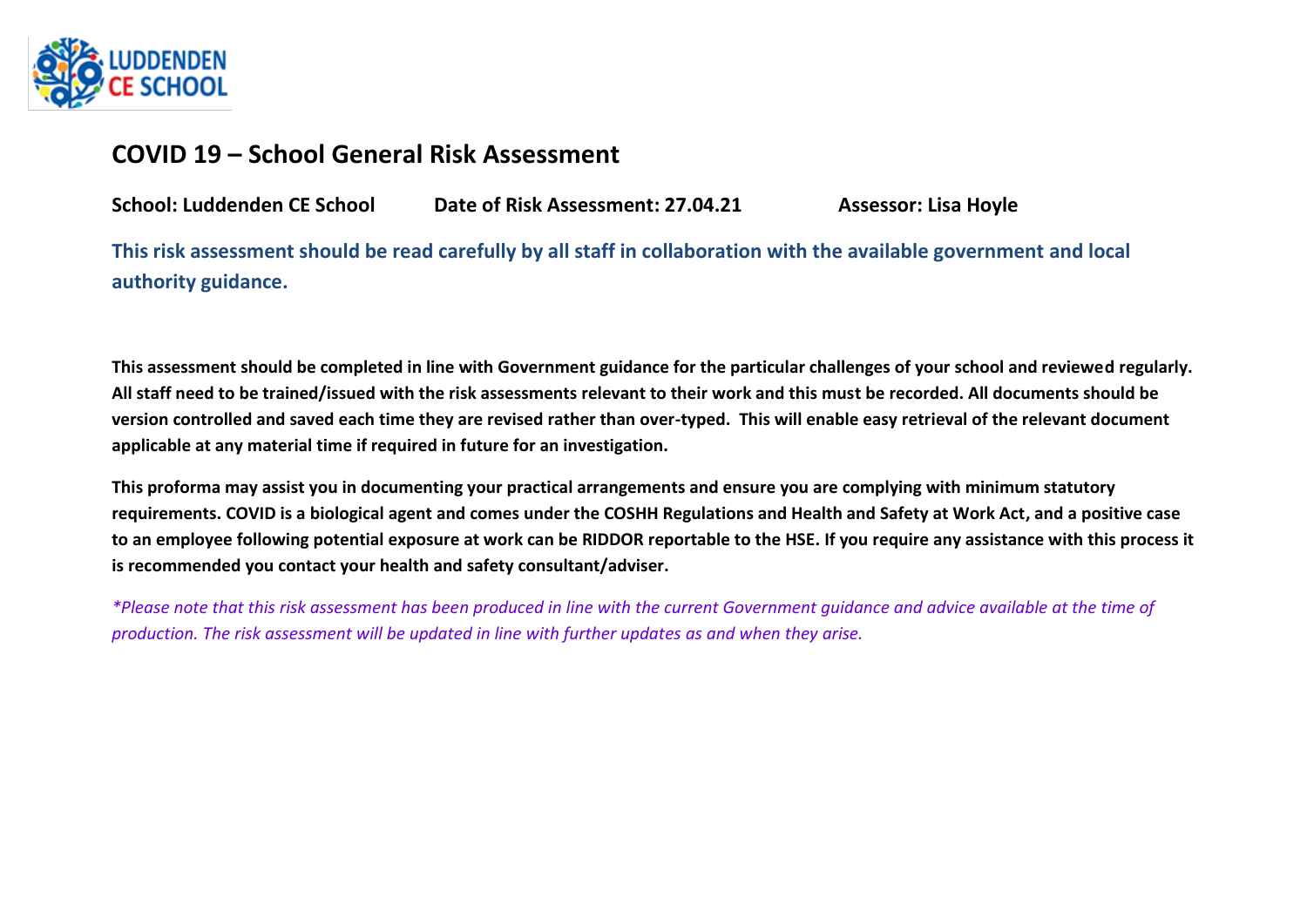| <b>The Activity</b>             | Who might<br>be affected?     | What additional controls have been put in place to<br>reduce the risk of infection in accordance with Public                                                                                                                                                                                                                                                                                                                                                                                                                                                                                                                                                                                                                                                                                                                                                                                                      | Are there any further actions<br>necessary?                                                                                                                                                                                                                                                                                                                                                                                                                                                                                                                                                  | <b>Action by</b><br>whom?            | <b>Action by</b><br>When? | <b>Done</b>  |
|---------------------------------|-------------------------------|-------------------------------------------------------------------------------------------------------------------------------------------------------------------------------------------------------------------------------------------------------------------------------------------------------------------------------------------------------------------------------------------------------------------------------------------------------------------------------------------------------------------------------------------------------------------------------------------------------------------------------------------------------------------------------------------------------------------------------------------------------------------------------------------------------------------------------------------------------------------------------------------------------------------|----------------------------------------------------------------------------------------------------------------------------------------------------------------------------------------------------------------------------------------------------------------------------------------------------------------------------------------------------------------------------------------------------------------------------------------------------------------------------------------------------------------------------------------------------------------------------------------------|--------------------------------------|---------------------------|--------------|
| What are the                    |                               | <b>Health advice?</b>                                                                                                                                                                                                                                                                                                                                                                                                                                                                                                                                                                                                                                                                                                                                                                                                                                                                                             |                                                                                                                                                                                                                                                                                                                                                                                                                                                                                                                                                                                              |                                      |                           |              |
| Hazards?                        |                               |                                                                                                                                                                                                                                                                                                                                                                                                                                                                                                                                                                                                                                                                                                                                                                                                                                                                                                                   |                                                                                                                                                                                                                                                                                                                                                                                                                                                                                                                                                                                              |                                      |                           |              |
| General - Risk of<br>infection. | Staff,<br>visitors,<br>Pupils | General Controls and instruction to staff throughout the<br>school: -<br>Children allocated classrooms and remain in their<br>assigned groups to prevent mixing.<br>Increased cleaning regime throughout site,<br>especially touch points.<br>Hand washing facilities in place with pupils and<br>staff encouraged to use these.<br>Signage and posters displayed around school<br>Staff or pupils who may become symptomatic to<br>obtain a test and if positive to stay home and<br>self-isolate for 10 days. Public Health to be<br>informed of positive test and close contacts/<br>bubbles to also self-isolate on advice of public<br>health.<br>For confirmed positive covid cases of employees<br>which may be work related to be reported to the<br>schools H&S team.<br>Following Government guidance relating to<br>school opening.<br>Government guidance and updates regularly<br>shared with staff. | Maintain cleaning records.<br>Regular cleaning throughout<br>the day.<br>Reminders of regular hand<br>washing<br>Reminder to parents and staff<br>of symptomatic people/ those<br>in the household of someone<br>who is symptomatic are not to<br>attend school.<br>Parents informed of the<br>procedures in relation to<br>COVID19.<br>Promote "catch it, bin it, kill it"<br>approach<br>Ensure appropriate signage<br>regarding social distancing and<br>hand washing.<br>If anyone has recently visited<br>countries outside the Common<br>Travel Area to quarantine as per<br>guidance. | <b>LT</b><br><b>SBM</b><br>All staff | On going<br>Ongoing       | $\checkmark$ |
|                                 |                               | Staff instructed and expected to read all available<br>information and guidance.                                                                                                                                                                                                                                                                                                                                                                                                                                                                                                                                                                                                                                                                                                                                                                                                                                  | Ensure sufficient PPE and gel<br>dispensers in stock.                                                                                                                                                                                                                                                                                                                                                                                                                                                                                                                                        |                                      |                           |              |
|                                 |                               | Non-fire safety doors can be propped open to<br>allow ventilation                                                                                                                                                                                                                                                                                                                                                                                                                                                                                                                                                                                                                                                                                                                                                                                                                                                 | Ensure all external gates are<br>locked after pupils have entered                                                                                                                                                                                                                                                                                                                                                                                                                                                                                                                            |                                      |                           |              |
|                                 |                               | Dorgards allow fire doors to be kept open.<br>Windows to be opened each morning to allow<br>adequate ventilation. Where the weather causes                                                                                                                                                                                                                                                                                                                                                                                                                                                                                                                                                                                                                                                                                                                                                                        | school to ensure security<br>Measure body temperature of<br>pupils if required                                                                                                                                                                                                                                                                                                                                                                                                                                                                                                               |                                      |                           |              |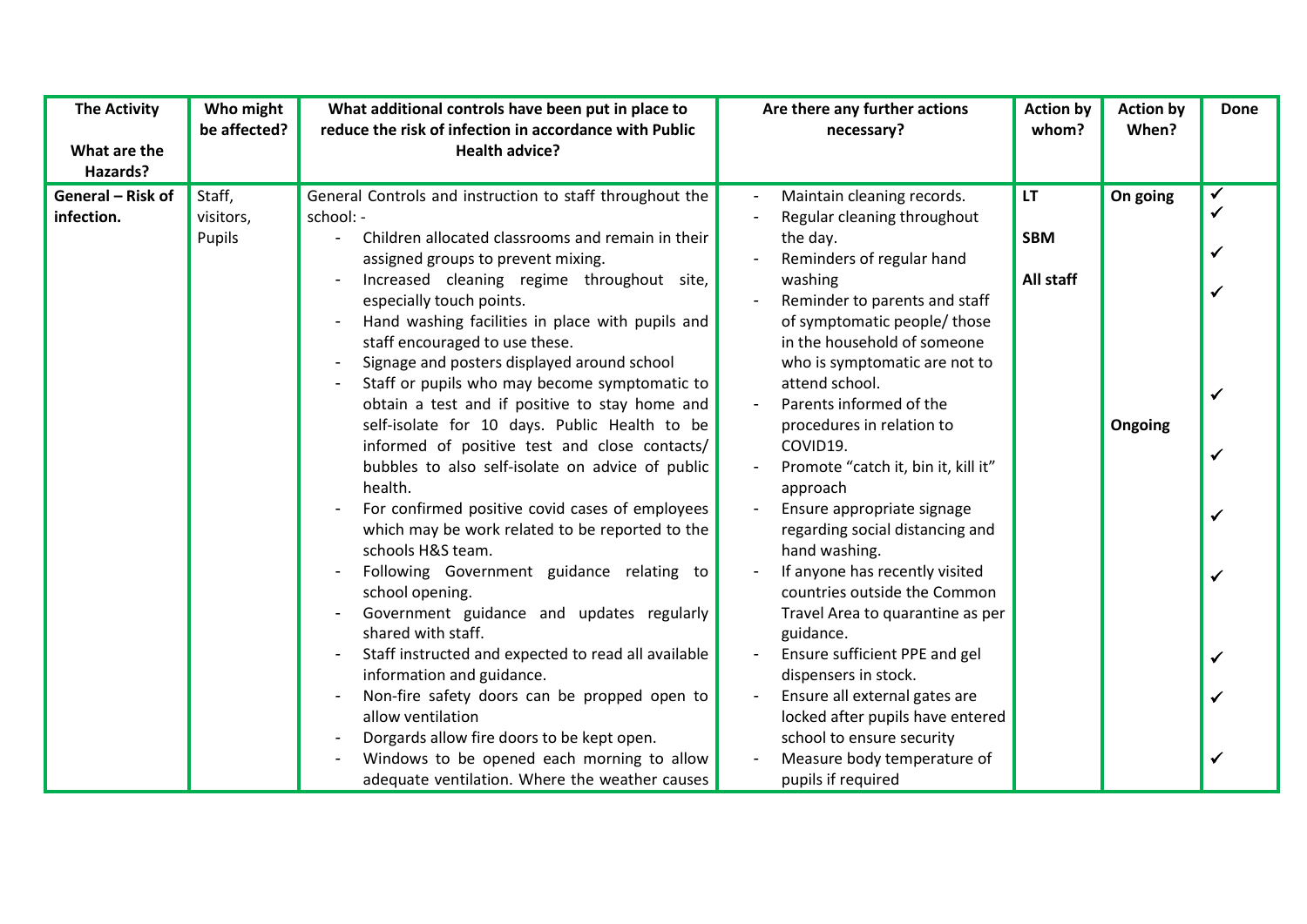| <b>The Activity</b>      | Who might<br>be affected?  | What additional controls have been put in place to<br>reduce the risk of infection in accordance with Public                                                                                                                                                                                                                                                                                                                                                                                                                                                                                                                                                                                                                                                                                                                                                                                                                                                       | Are there any further actions<br>necessary?                                                                                                                                   | <b>Action by</b><br>whom? | <b>Action by</b><br>When? | <b>Done</b>  |
|--------------------------|----------------------------|--------------------------------------------------------------------------------------------------------------------------------------------------------------------------------------------------------------------------------------------------------------------------------------------------------------------------------------------------------------------------------------------------------------------------------------------------------------------------------------------------------------------------------------------------------------------------------------------------------------------------------------------------------------------------------------------------------------------------------------------------------------------------------------------------------------------------------------------------------------------------------------------------------------------------------------------------------------------|-------------------------------------------------------------------------------------------------------------------------------------------------------------------------------|---------------------------|---------------------------|--------------|
| What are the<br>Hazards? |                            | <b>Health advice?</b>                                                                                                                                                                                                                                                                                                                                                                                                                                                                                                                                                                                                                                                                                                                                                                                                                                                                                                                                              |                                                                                                                                                                               |                           |                           |              |
|                          |                            | the room to become uncomfortably cold for<br>occupants the windows can be closed to a crack<br>and then reopened once unoccupied. Consider<br>opening higher windows in the event of cold<br>weather. Rooms with no ventilation should only<br>be used where doors can be propped open and<br>there is air flow from outside of the room.<br>The new variant of COVID19 is more likely to<br>spread easier and therefore bubbles are to be<br>contained as must as possible.<br>Staggered times for staff to use staff room and<br>facilities and chairs removed to ensure social<br>distancing<br>School will have gel dispensers at main entrances<br>and exits<br>Staff will be issued with personal hand gel bottles<br>which can be refilled<br>Gloves will be available in every classroom<br>Any equipment passed between teachers will be<br>cleaned before use<br>Limiting of materials being taken home by pupils<br>or brought in to mitigate the risks | Refer to LA flowcharts to ensure<br>appropriate action<br>LT to monitor adherence to<br>social distancing guidance<br>Behaviour Policy amended to<br>include new expectations |                           |                           | $\checkmark$ |
| <b>Ventilation</b>       | Staff, pupils,<br>visitors | Need to balance the risk of transmission of the virus and<br>a comfortable teaching environment which can be                                                                                                                                                                                                                                                                                                                                                                                                                                                                                                                                                                                                                                                                                                                                                                                                                                                       |                                                                                                                                                                               | Site team                 | Ongoing                   | $\checkmark$ |
|                          |                            | maintained by;                                                                                                                                                                                                                                                                                                                                                                                                                                                                                                                                                                                                                                                                                                                                                                                                                                                                                                                                                     |                                                                                                                                                                               | All staff                 |                           |              |
|                          |                            | Where there is use of mechanical ventilation                                                                                                                                                                                                                                                                                                                                                                                                                                                                                                                                                                                                                                                                                                                                                                                                                                                                                                                       |                                                                                                                                                                               |                           |                           |              |
|                          |                            | adjust these to increase the ventilation rate<br>where possible and check normal operation                                                                                                                                                                                                                                                                                                                                                                                                                                                                                                                                                                                                                                                                                                                                                                                                                                                                         |                                                                                                                                                                               |                           |                           |              |
|                          |                            | meets current guidance and only fresh air is                                                                                                                                                                                                                                                                                                                                                                                                                                                                                                                                                                                                                                                                                                                                                                                                                                                                                                                       |                                                                                                                                                                               |                           |                           |              |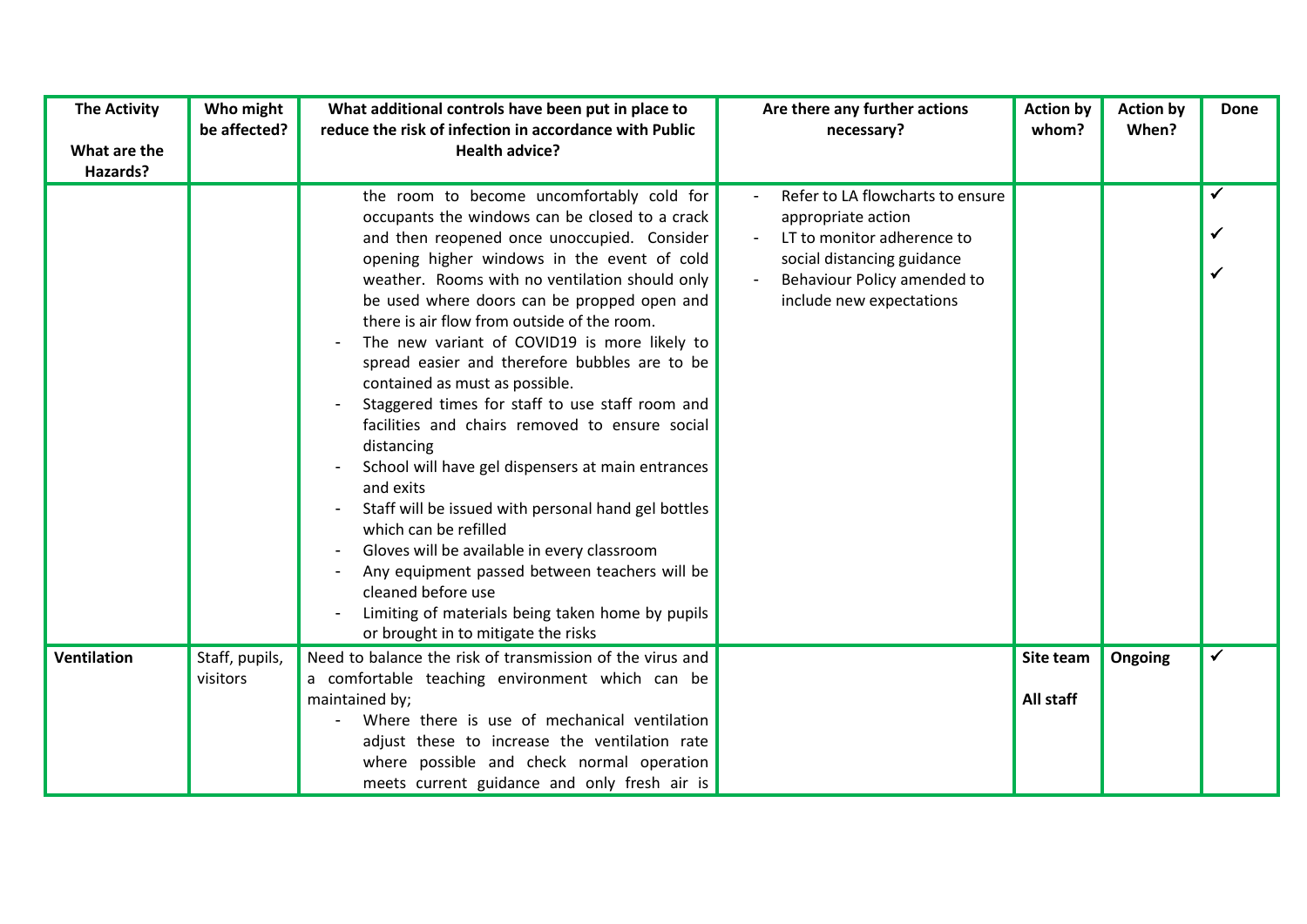| <b>The Activity</b><br>What are the<br>Hazards? | Who might<br>be affected?     | What additional controls have been put in place to<br>reduce the risk of infection in accordance with Public<br><b>Health advice?</b>                                                                                                                                                                                                                                                                                                                                                                                                                                                                                                                    | Are there any further actions<br>necessary?                                                                                                                                                                                                                                                                                                                                                              | <b>Action by</b><br>whom?                                                  | <b>Action by</b><br>When?             | <b>Done</b>       |
|-------------------------------------------------|-------------------------------|----------------------------------------------------------------------------------------------------------------------------------------------------------------------------------------------------------------------------------------------------------------------------------------------------------------------------------------------------------------------------------------------------------------------------------------------------------------------------------------------------------------------------------------------------------------------------------------------------------------------------------------------------------|----------------------------------------------------------------------------------------------------------------------------------------------------------------------------------------------------------------------------------------------------------------------------------------------------------------------------------------------------------------------------------------------------------|----------------------------------------------------------------------------|---------------------------------------|-------------------|
|                                                 |                               | being circulated.<br>If possible, systems should be adjusted to full<br>fresh air or operated as normal within a single<br>room and supplemented with outdoor air supply.<br>For natural ventilation the windows should be<br>opened and in cooler weather should be left<br>open just enough to provide constant<br>background ventilation and opened wider during<br>breaks to purge the air. May be beneficial to<br>open higher-level windows to reduce draughts<br>when the weather is colder. Allow flexibility for<br>staff and pupils to wear additional suitable<br>indoor clothing.<br>Open non- fire resisting doors to allow for air<br>flow |                                                                                                                                                                                                                                                                                                                                                                                                          |                                                                            |                                       |                   |
| <b>Classrooms</b>                               | Staff,<br>Visitors,<br>Pupils | Classroom furniture reorganised to allow for 2m<br>social distancing in classes where social<br>distancing is achievable with students.<br>Have students facing forwards instead of facing<br>towards each other.<br>Classes to be limited with regular staff and pupils<br>to prevent mixing and contact.<br>Bubbles will only use their assigned classroom<br>Classrooms to be regularly cleaned and cleaning<br>supplies available in the classroom.<br>Pupils encouraged to wash their hands regularly<br>Windows opened to allow ventilation, if<br>temperature is uncomfortable due to open<br>windows these to be closed to a crack while         | Staff can operate across<br>different classes/ bubbles to<br>facilitate delivery of timetable<br>and specialist provision, in such<br>circumstances 2m distance<br>should be kept as much as<br>possible.<br>Regular handwashing<br>Excess furniture removed<br>Pupils to use their own, labelled<br>equipment and not share<br>resources where possible<br>Resources not be shared out of<br>the bubble | LT<br><b>SBM</b><br><b>Site</b><br>manager<br><b>Cleaners</b><br>All staff | <b>Prior to</b><br>opening<br>Ongoing | $\checkmark$<br>✓ |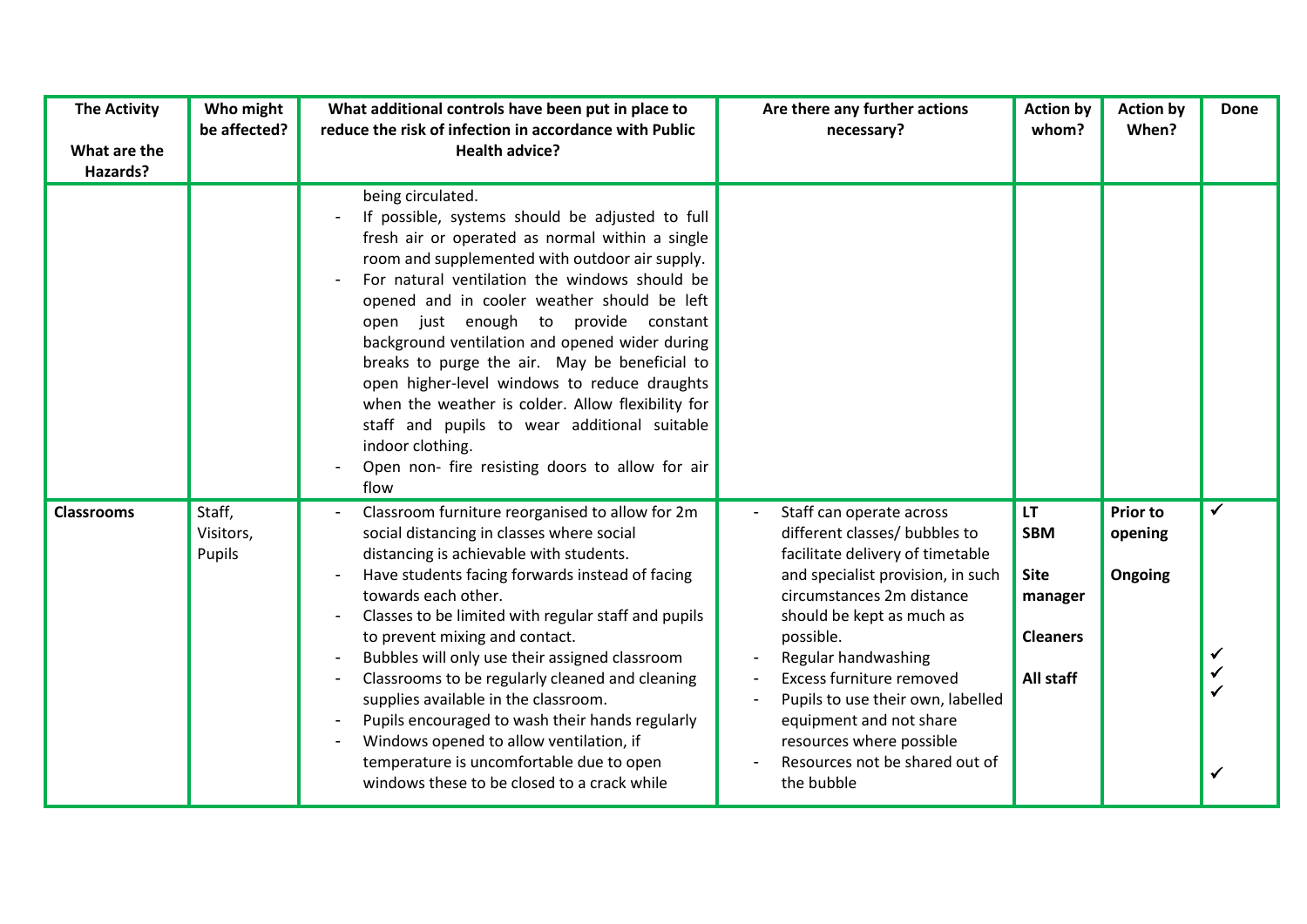| <b>The Activity</b><br>What are the<br>Hazards? | Who might<br>be affected?       | What additional controls have been put in place to<br>reduce the risk of infection in accordance with Public<br><b>Health advice?</b>                                                                                                                                                                       | Are there any further actions<br>necessary?                                                                                                                                                                                                                                                                                                                                                              | <b>Action by</b><br>whom?                          | <b>Action by</b><br>When?                                           | <b>Done</b> |
|-------------------------------------------------|---------------------------------|-------------------------------------------------------------------------------------------------------------------------------------------------------------------------------------------------------------------------------------------------------------------------------------------------------------|----------------------------------------------------------------------------------------------------------------------------------------------------------------------------------------------------------------------------------------------------------------------------------------------------------------------------------------------------------------------------------------------------------|----------------------------------------------------|---------------------------------------------------------------------|-------------|
|                                                 |                                 | occupied and then reopened while unoccupied.<br>Classrooms that can be accessed/egressed from<br>playground to use these access points instead of<br>going through school.<br>Phones - Landlines will be wiped down after<br>every use.<br>Adults to use mobiles for emergencies                            | HT & SBM to use own phones<br>and workstations<br>Resources that are shared<br>between classes or bubbles,<br>such as sports, art and science<br>equipment should be cleaned<br>frequently and meticulously<br>and always between bubbles, or<br>rotated to allow them to be left<br>unused and out of reach for a<br>period of 48 hours (72 hours for<br>plastics) between use by<br>different bubbles. |                                                    |                                                                     | ✓           |
| <b>Provision in Early</b><br>Years              | Staff, Pupil<br><b>Visitors</b> | EYFS ratios still to be met<br>Groups contained in bubbles with regular staff<br>and pupils to prevent mixing.<br>Personal contact can not be avoided in such<br>setting so bubbles will be maintained.<br>Promotion of handwashing with staff.<br>Some soft furnishings and resources have been<br>removed | Sand not to be used<br>Regular cleaning<br>Limit items brought to and from<br>school<br>Keep resources clean<br>If child really attached to something<br>and brings with them, consider their<br>emotional wellbeing as well<br>Water play to have soap in, and be<br>changed regularly                                                                                                                  | <b>LT</b><br><b>EYFS lead</b><br><b>EYFS staff</b> | <b>Prior to</b><br>opening<br>Ongoing<br><b>Prior to</b><br>opening |             |
| <b>Corridors</b>                                | Staff, pupils,<br>visitors      | Children and staff can pass in corridors as this is<br>low risk but where possible this is to be avoided.<br>Where possible establish a one-way system to<br>prevent crossing on the corridors.<br>Adults encouraged not to mix on the corridors or<br>hold conversations in these smaller spaces.          | Use of appropriate signage to support<br>pupils and staff                                                                                                                                                                                                                                                                                                                                                | All staff                                          | <b>Prior to</b><br>opening<br>Ongoing                               |             |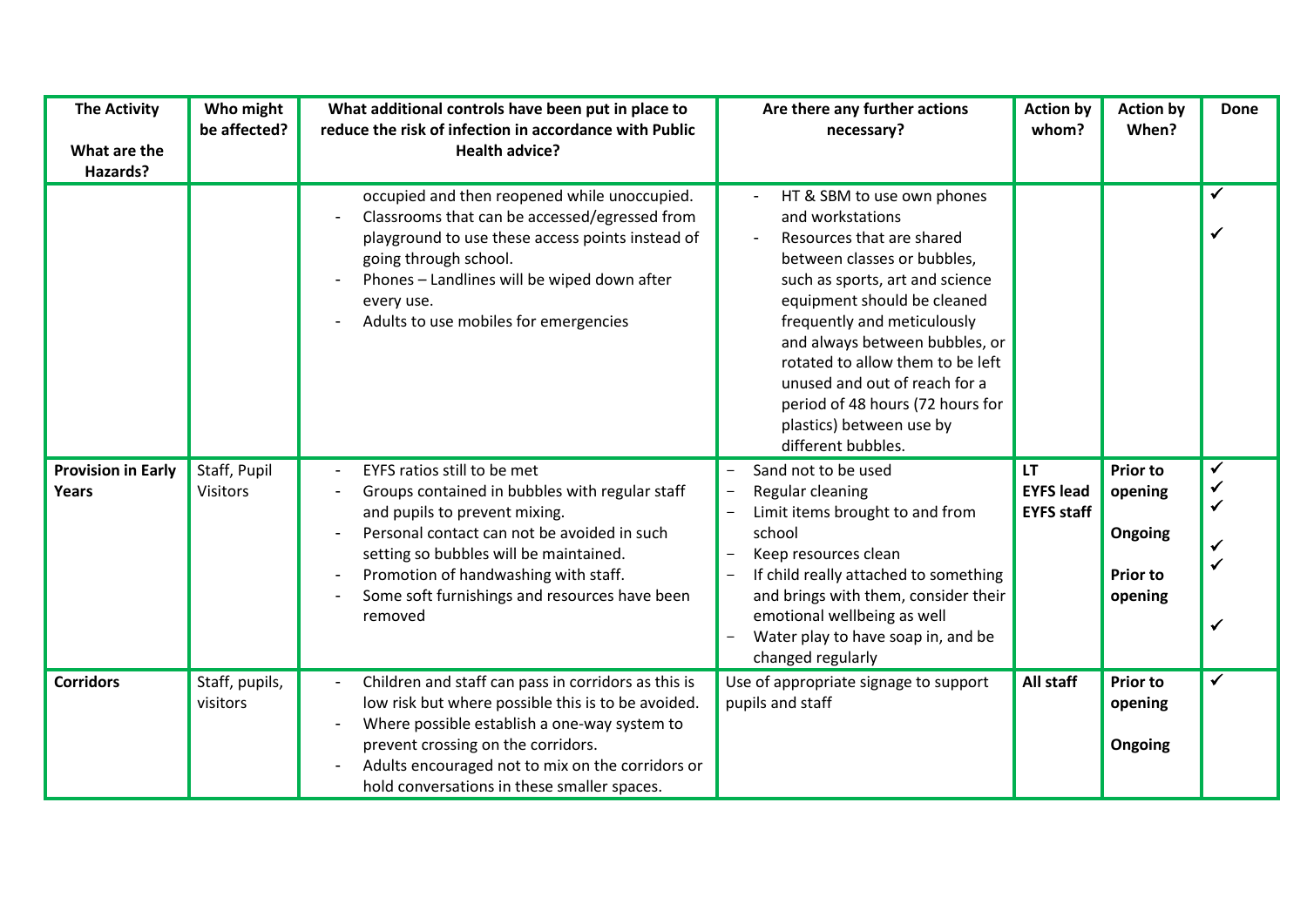| <b>The Activity</b><br>What are the<br>Hazards? | Who might<br>be affected?            | What additional controls have been put in place to<br>reduce the risk of infection in accordance with Public<br>Health advice?                                                                                                                                                                                                                                                                                                                                                                                                                                                                                                                | Are there any further actions<br>necessary?                                                                                                                                                                                                                                                  | <b>Action by</b><br>whom? | <b>Action by</b><br>When? | <b>Done</b> |
|-------------------------------------------------|--------------------------------------|-----------------------------------------------------------------------------------------------------------------------------------------------------------------------------------------------------------------------------------------------------------------------------------------------------------------------------------------------------------------------------------------------------------------------------------------------------------------------------------------------------------------------------------------------------------------------------------------------------------------------------------------------|----------------------------------------------------------------------------------------------------------------------------------------------------------------------------------------------------------------------------------------------------------------------------------------------|---------------------------|---------------------------|-------------|
|                                                 |                                      | Face coverings should be worn when moving<br>around the school by adults in situations where<br>social distancing between adults is not possible                                                                                                                                                                                                                                                                                                                                                                                                                                                                                              |                                                                                                                                                                                                                                                                                              |                           |                           |             |
| <b>Toilet and</b><br>cloakrooms                 | Staff, pupils,<br>visitors           | Available hand washing facilities with soap and<br>warm water with encouragement to use these<br>facilities regularly and prior to eating.<br>Cloakrooms segregated by the groups of classes<br>to prevent mixing.<br>Regular cleaning of the toilet area touch points.                                                                                                                                                                                                                                                                                                                                                                       | Maintain toilet cleaning records<br>to document and monitor<br>regular cleaning<br>Comfort break rota in place for<br>KS 2 pupils                                                                                                                                                            | All staff                 | Ongoing                   |             |
| <b>Playground and</b><br>play equipment         | Staff,<br>Pupils,<br><b>Visitors</b> | Stagger break/ lunchtimes where available to do<br>so or segregate into different playgrounds if<br>possible.<br>Continue to promote social distancing where<br>possible.<br>Ensure a cleaning regime includes the playground<br>equipment for both outdoor and indoor or take<br>out of use if necessary.<br>Cleaning should take place more frequently than<br>normal.<br>Toys and equipment should not be shared with<br>multiple bubbles unless cleaned in-between or<br>quarantined for 48 hours or 72 hours if plastic.<br>Also applies to resources used both inside and<br>outside for wraparound care and out of school<br>settings. | Bubbles to use separate play<br>areas<br>Weekly rota in place for<br>different areas<br>Implement one way system for<br>entering and exiting KS2 yard<br>Children kept in consistent<br>groups, sports equipment<br>thoroughly cleaned between<br>each use by different individual<br>groups | All staff                 | Ongoing                   |             |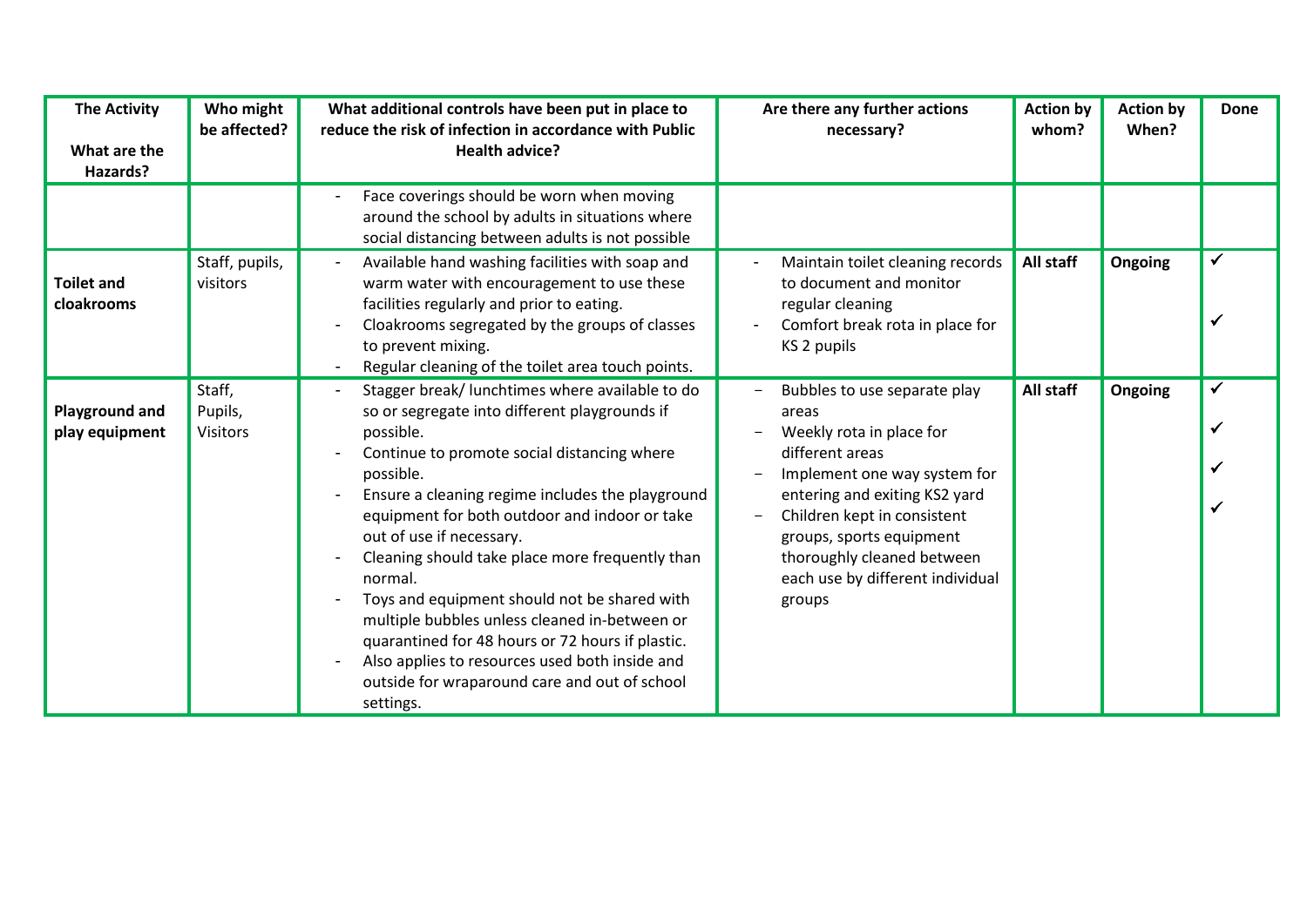| <b>The Activity</b><br>What are the<br>Hazards?        | Who might<br>be affected?              | What additional controls have been put in place to<br>reduce the risk of infection in accordance with Public<br><b>Health advice?</b>                                                                                                                                                                                                                                                                                                                                                                                                                                                  | Are there any further actions<br>necessary?                                                                                                                                                                 | <b>Action by</b><br>whom?            | <b>Action by</b><br>When?             | <b>Done</b>  |
|--------------------------------------------------------|----------------------------------------|----------------------------------------------------------------------------------------------------------------------------------------------------------------------------------------------------------------------------------------------------------------------------------------------------------------------------------------------------------------------------------------------------------------------------------------------------------------------------------------------------------------------------------------------------------------------------------------|-------------------------------------------------------------------------------------------------------------------------------------------------------------------------------------------------------------|--------------------------------------|---------------------------------------|--------------|
| <b>Resources and</b><br>equipment                      | Staff, Pupils                          | Where possible provided pupils and with their<br>own frequently used supplies such as pens and<br>pencils<br>Classroom resources such as books or games can<br>be shared within the bubble and require regular<br>cleaning.<br>Resources shared between classes/ bubbles<br>require frequent cleaning and should either be<br>cleaned between each bubble or allow them to<br>be unused for a period of 48 hours (72 hours for<br>plastics)<br>Equipment from home should be limited to<br>essentials such as; lunch boxes, hats, coats,<br>books, stationary, mobile phones and bags. | Books and other shared resources can<br>be taken home although unnecessary<br>sharing should be avoided and must<br>implement a system of cleaning and<br>rotating these resources.                         | All staff                            | Ongoing                               | $\checkmark$ |
| <b>Therapy</b><br>equipment and<br>sensory rooms       | Staff, pupils,<br>visitors             | Establish what equipment can be cleaned and<br>adequately disinfected before being put back into<br>use.<br>If cleaning not possible in between the users,<br>then must be restricted to one user or left<br>unused for a period of 48 hours (72 hours for<br>plastics) when used by different individuals.                                                                                                                                                                                                                                                                            | Use of equipment limited to individual<br>pupils                                                                                                                                                            | All staff                            | Ongoing                               |              |
| <b>Drop</b><br>off/collection<br>areas with<br>parents | Staff, pupils,<br>visitors,<br>parents | Parents/ carers informed of their pickup/ drop off<br>times and points.<br>If bottle neck/areas in which children in their<br>allocated groups cannot be distant then stagger<br>starting/ finishing times.<br>Staggered start/finish times for groups using<br>main gate when school is open to all pupils.<br>Signage in place                                                                                                                                                                                                                                                       | Collection and drop off plan in<br>place and communicated with<br>parents.<br>2m markings by EYFS drop<br>off/pick up points<br>Staff to park only on top edge of<br>carpark<br>Cone off the carpark during | <b>LT</b><br><b>SBM</b><br>Site team | <b>Prior to</b><br>opening<br>Ongoing | ✓            |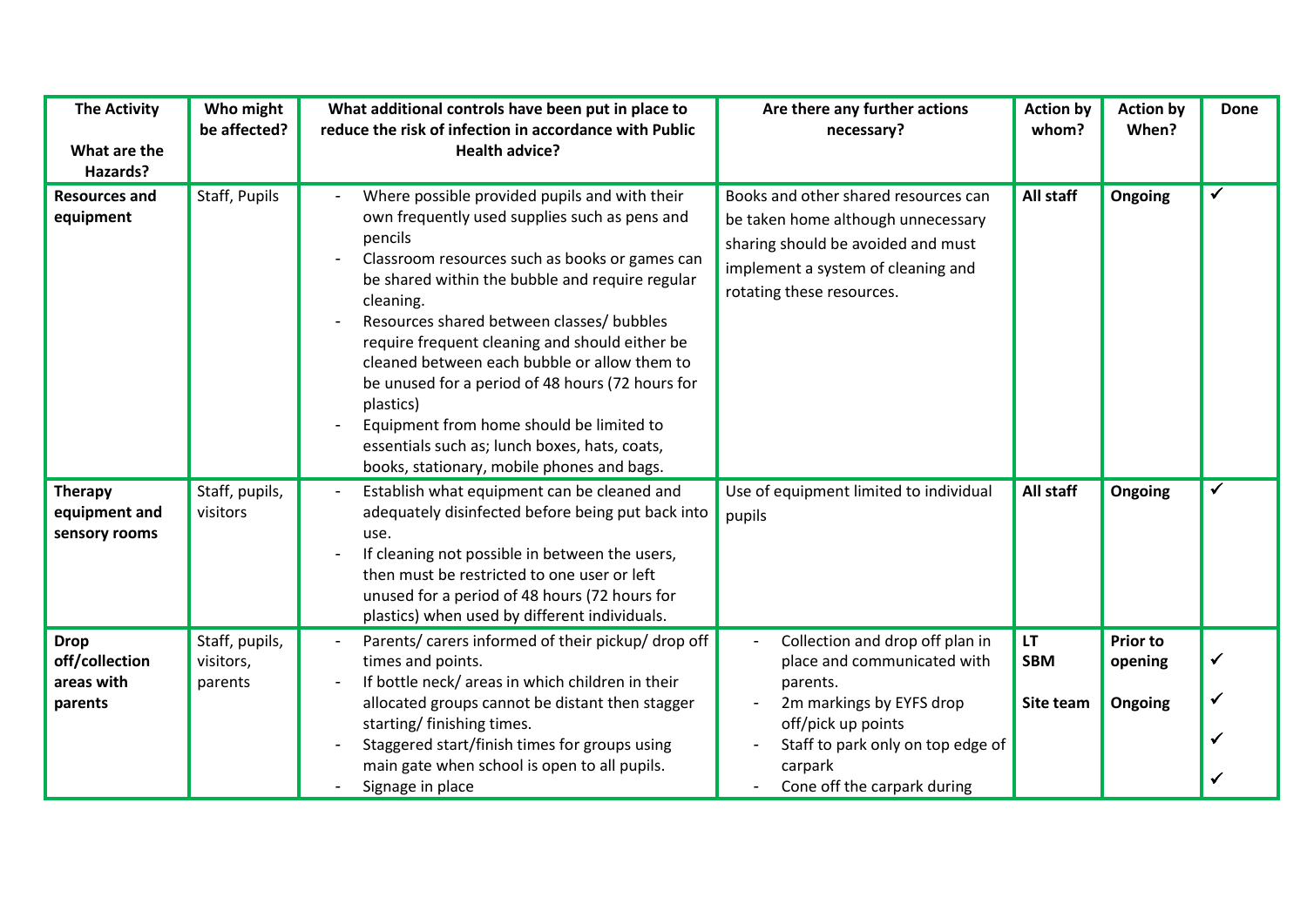| <b>The Activity</b><br>What are the<br>Hazards?                                                                       | Who might<br>be affected?         | What additional controls have been put in place to<br>reduce the risk of infection in accordance with Public<br><b>Health advice?</b>                                                                                                                                                                             | Are there any further actions<br>necessary?                                                                                                                         | <b>Action by</b><br>whom?                         | <b>Action by</b><br>When?             | <b>Done</b>                  |
|-----------------------------------------------------------------------------------------------------------------------|-----------------------------------|-------------------------------------------------------------------------------------------------------------------------------------------------------------------------------------------------------------------------------------------------------------------------------------------------------------------|---------------------------------------------------------------------------------------------------------------------------------------------------------------------|---------------------------------------------------|---------------------------------------|------------------------------|
|                                                                                                                       |                                   |                                                                                                                                                                                                                                                                                                                   | drop off and pick up<br>Parents advised to wear face<br>coverings at pick up & drop off                                                                             |                                                   |                                       | $\checkmark$                 |
| <b>Catering</b>                                                                                                       | Staff, pupils,<br><b>Visitors</b> | Deliveries to be contactless where possible.<br>Hygiene standards to be maintained<br>Lunchtime to be shortened<br>Lunch to be taken in classrooms<br>Food will be delivered to classrooms by<br>designated staff member who will maintain social<br>distancing<br>Midday staff to be assigned to one bubble each |                                                                                                                                                                     | <b>SBM</b><br>Site team                           | <b>Prior to</b><br>opening<br>Ongoing |                              |
| <b>Reception area</b>                                                                                                 | Staff,<br>Pupils,<br>Visitors,    | Parents informed first point of contact is to call<br>the school instead of face to face.<br>The design of the reception area already creates<br>a barrier between front facing staff and others.<br>Children to enter the school via other entrances<br>other than reception if possible.                        | Where possible interactions with<br>parents should be conducted in the<br>sheltered area outside the main<br>entrance.                                              | <b>LT</b><br><b>SBM</b><br>Site team<br>All staff | <b>Prior to</b><br>opening<br>Ongoing | $\checkmark$<br>✓            |
| Area for<br>isolation/first aid<br>and separate<br>toilet                                                             | Staff, Pupils,                    | The Meeting Room has been identified as an<br>appropriate area in which will be used for first aid<br>and maintain cleaning standards and clean after<br>each treatment.                                                                                                                                          | Weather permitting, the<br>veranda could be used as an<br>isolation area                                                                                            | LT.<br><b>SBM</b>                                 | <b>Prior to</b><br>opening<br>Ongoing | $\checkmark$                 |
| <b>Clinically</b><br>vulnerable and<br><b>Clinically</b><br><b>Extremely</b><br>critically<br><b>Vulnerable (CEV)</b> | Staff, pupils,<br>visitors        | Guidance for people who are CEV to shield is not<br>mandatory. If a CEV staff member wants to<br>shield, they should be supported to do so, but<br>equally if they want to work and are fully aware<br>of the personal risk, that should be facilitated if<br>possible.                                           | Request information from staff<br>and parents to identify those in<br>these categories.<br>Keep in contact with those who<br>are shielding or working from<br>home. | <b>LT</b><br><b>SBM</b>                           | <b>Prior to</b><br>opening<br>Ongoing | $\checkmark$<br>$\checkmark$ |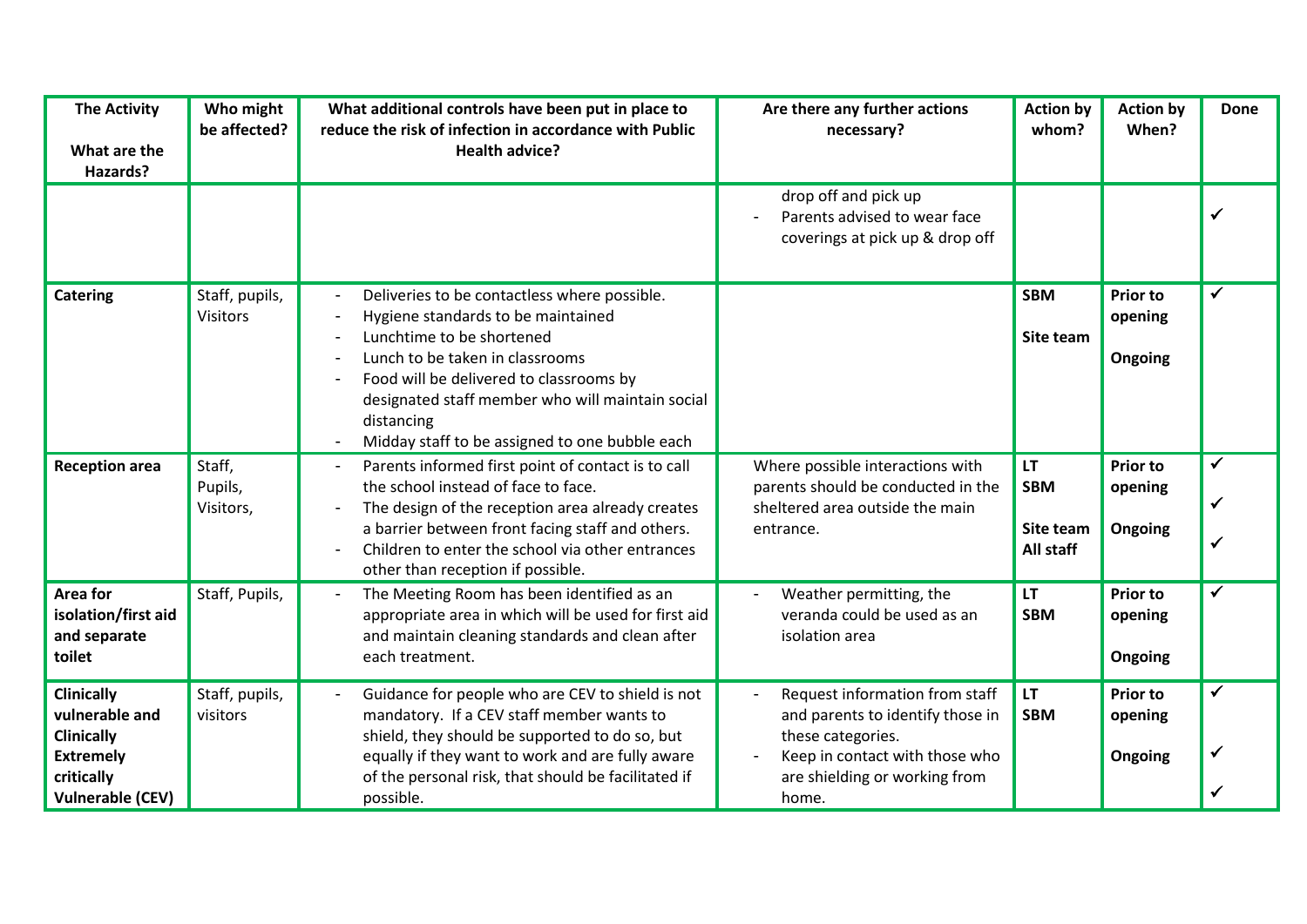| <b>The Activity</b><br>What are the<br>Hazards? | Who might<br>be affected?     | What additional controls have been put in place to<br>reduce the risk of infection in accordance with Public<br><b>Health advice?</b>                                                                                                                                                                                                                                                                                                                                                                                                                                                 | Are there any further actions<br>necessary?                                                                                                                                                                                                                                                                     | <b>Action by</b><br>whom? | <b>Action by</b><br>When?             | <b>Done</b> |
|-------------------------------------------------|-------------------------------|---------------------------------------------------------------------------------------------------------------------------------------------------------------------------------------------------------------------------------------------------------------------------------------------------------------------------------------------------------------------------------------------------------------------------------------------------------------------------------------------------------------------------------------------------------------------------------------|-----------------------------------------------------------------------------------------------------------------------------------------------------------------------------------------------------------------------------------------------------------------------------------------------------------------|---------------------------|---------------------------------------|-------------|
|                                                 |                               | If this is the case, a full risk assessment with the<br>staff member should be undertaken and any<br>discussion documented including the measures<br>you have put in place to make the workplace as<br>safe as possible for them.<br>The CEV guidance extends to staff who are more<br>than 28 weeks pregnant (and those below 28<br>weeks with other health concerns), but again<br>only where they are fully aware of the risk to<br>themselves and their unborn baby if they catch<br>COVID. If they still want to work, they need to<br>agree with you the safest way of working. | Complete individual risk<br>assessments where necessary                                                                                                                                                                                                                                                         |                           |                                       |             |
| <b>Staff contingency</b><br>arrangements        | Staff, pupils                 | Ensuring social distancing within staff communal<br>areas to prevent the spread across the staff.<br>meetings to be done via distancing means such<br>as zoom/ teams                                                                                                                                                                                                                                                                                                                                                                                                                  | Ensure staff are aware of the<br>reporting procedure to highlight<br>if they have any symptoms.<br>ensure there is a plan in place<br>to have a suitable and sufficient<br>staff ratio to pupils which may<br>include having cover staff.                                                                       | <b>LT</b><br><b>SBM</b>   | <b>Prior to</b><br>opening<br>Ongoing | ✓           |
| Symptomatic<br>staff or pupils                  | Staff,<br>visitors,<br>pupils | If possible symptomatic staff or pupils should first<br>be directed outside to the friendship bench on<br>the veranda, if this is not possible then use the<br>spare classroom<br>The spare classroom is available for anyone who<br>is symptomatic so they can wait for a parent to<br>collect. The room should be ventilated.<br>Area in which symptomatic people are awaiting<br>requires to be cleaned after use.<br>Staff and Children can be eligible for testing.                                                                                                              | Questionnaire to be completed<br>prior to staff returning to school<br>to highlight they are well to<br>attend school.<br>Review where in school this<br>would be best located<br>Establish a clear procedure of<br>how to access testing and when<br>someone should be tested.<br>Where there are work related | LT.<br><b>SBM</b>         | <b>Prior to</b><br>opening<br>Ongoing | ✓           |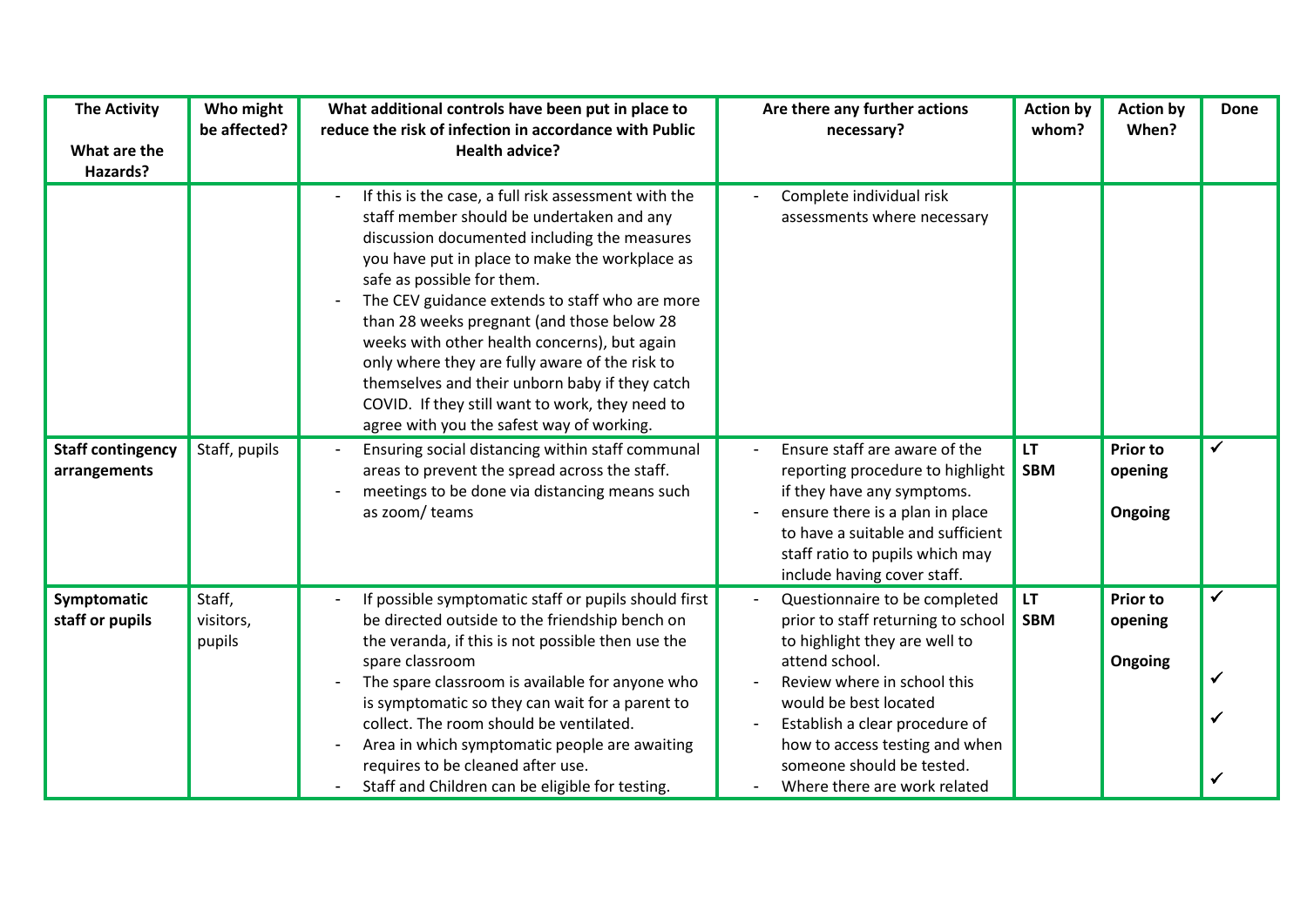| <b>The Activity</b><br>What are the<br>Hazards? | Who might<br>be affected?                  | What additional controls have been put in place to<br>reduce the risk of infection in accordance with Public<br><b>Health advice?</b>                                                                                                                                                                                                                                                                                                                                                                                                                         | Are there any further actions<br>necessary?                                                                                                                                                                                                                                  | <b>Action by</b><br>whom? | <b>Action by</b><br>When? | <b>Done</b> |
|-------------------------------------------------|--------------------------------------------|---------------------------------------------------------------------------------------------------------------------------------------------------------------------------------------------------------------------------------------------------------------------------------------------------------------------------------------------------------------------------------------------------------------------------------------------------------------------------------------------------------------------------------------------------------------|------------------------------------------------------------------------------------------------------------------------------------------------------------------------------------------------------------------------------------------------------------------------------|---------------------------|---------------------------|-------------|
|                                                 |                                            | Those who require close supervision while<br>awaiting collection should remain at a distance if<br>possible and wear appropriate PPE (Type IIR face<br>mask, eye protection, apron, disposable gloves.).<br>These will be stored in the meeting room.<br>Those who become symptomatic should return<br>home and avoid using public transport and where<br>possible collected by a person in the bubble.<br>Preferably should use a separate bathroom which<br>must be cleaned and disinfected using standard<br>cleaning products before used by anyone else. | positive COVID cases these may<br>be HSE reportable and guidance<br>from the schools H&S advisors<br>should be sought.<br>In an emergency call 999 if<br>someone is seriously ill or<br>injured or life is at risk.<br>Refer to LA guidance to ensure<br>appropriate action. |                           |                           |             |
| <b>Assembly &amp;</b><br>gatherings             | Staff,<br><b>Pupils</b><br><b>Visitors</b> | Avoid large gatherings such as assemblies or<br>collective worship with more than one<br>group/bubble. unless conducted virtually.<br>Lunch to be taken in classrooms                                                                                                                                                                                                                                                                                                                                                                                         | Singing, wind and brass playing<br>should not take place in larger<br>groups such as choirs and<br>assemblies unless significant<br>space, natural airflow, strict<br>social distancing and mitigation<br>can be maintained.                                                 | All staff                 | Ongoing                   |             |
| <b>Transport</b><br>arrangements                | Staff,<br>Pupils,<br>Contractors           | Where possible transport to adhere to social<br>distancing with seating being organised and<br>distributed throughout the bus.<br>The buses to have windows open to provide<br>ventilation.<br>Those travelling by bus to have access to wash<br>facilities<br>School minibuses to maintain in appropriate<br>bubbles.                                                                                                                                                                                                                                        | Establish an agreement with the<br>transport provider of the<br>controls they will have in place<br>to ensure safety.                                                                                                                                                        | <b>SBM</b>                | As<br>necessary           |             |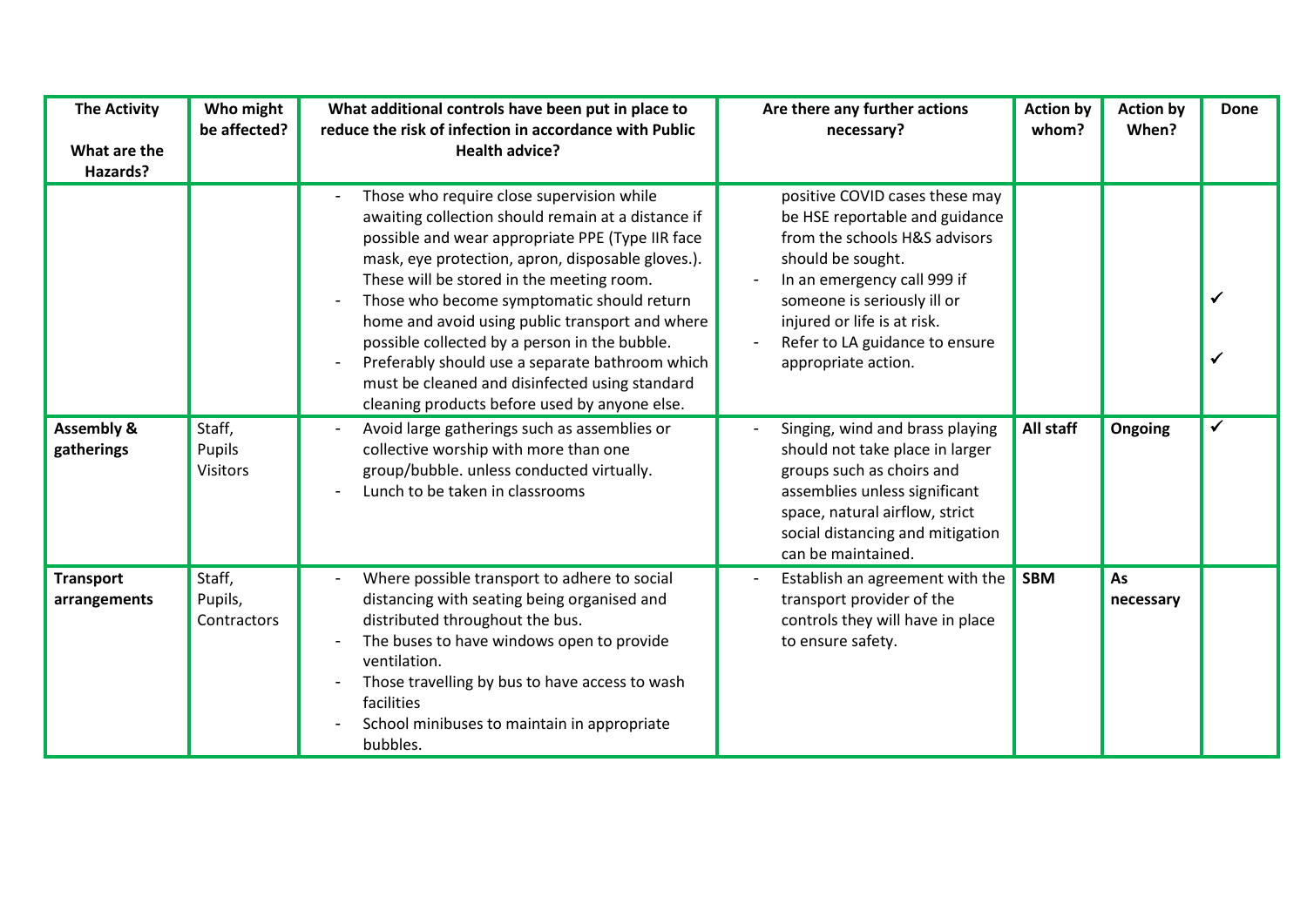| <b>The Activity</b><br>What are the<br>Hazards?           | Who might<br>be affected?     | What additional controls have been put in place to<br>reduce the risk of infection in accordance with Public<br><b>Health advice?</b>                                                                                                                                                                                                                                                                                                                                                                                                                           | Are there any further actions<br>necessary?                                                                                                                                                                                                                                                                                                   | <b>Action by</b><br>whom?            | <b>Action by</b><br>When?             | <b>Done</b> |
|-----------------------------------------------------------|-------------------------------|-----------------------------------------------------------------------------------------------------------------------------------------------------------------------------------------------------------------------------------------------------------------------------------------------------------------------------------------------------------------------------------------------------------------------------------------------------------------------------------------------------------------------------------------------------------------|-----------------------------------------------------------------------------------------------------------------------------------------------------------------------------------------------------------------------------------------------------------------------------------------------------------------------------------------------|--------------------------------------|---------------------------------------|-------------|
| Personal<br><b>Protective</b><br><b>Equipment (PPE)</b>   | Staff,<br>Pupils              | PPE required for personal care only.<br>PPE should be suitably stocked<br>PPE signed out when used.<br>Risk assessment for each child to be conducted to<br>highlight the requirement of PPE; however, a face<br>mask isn't required for personal care from<br>current guidance.                                                                                                                                                                                                                                                                                | Inform staff of the<br>requirements for PPE and<br>provide information for their<br>safe usage.<br>Individual risk assessments to<br>be conducted.                                                                                                                                                                                            | <b>SBM</b>                           | <b>Prior to</b><br>opening<br>Ongoing |             |
| <b>Home visits</b>                                        | Staff,<br>Families,<br>Pupils | No home visits to be conducted for those who<br>are currently shielding or those who are<br>symptomatic.<br>Home visits to be avoided wherever possible<br>Hand sanitiser provided for staff required to<br>conduct home visits<br>Staff advised to change clothing after a home<br>visit.                                                                                                                                                                                                                                                                      | Establish/ update home visit<br>procedure to include COVID19<br>controls.                                                                                                                                                                                                                                                                     | <b>LT</b>                            | Ongoing                               |             |
| <b>Visitors &amp;</b><br><b>Contractors in</b><br>schools |                               | Where possible avoid visitors and contractors<br>from attending the school<br>Where necessary obtain confirmation those who<br>will be on site are not showing signs of COVID19.<br>Provide handwashing or hand sanitiser facilities<br>for visitors/contractors.<br>Allow for social distancing for the contractor<br>while in place such as contactless signing in, hand<br>washing and an isolated area for the contractor<br>to work in. any supervision conducted with a<br>distance of at least 2m.<br>Visitors should be advised to wear face coverings. | Aspects relating to COVID to be<br>included in the contractor rules<br>for the school.<br>Contractors and visitors to<br>establish in writing (via email)<br>they are not showing symptoms<br>of COVID19 or a declaration to<br>be established for signing in.<br>Ensure a record of visitors is<br>obtained for track and trace<br>purposes. | <b>SBM</b><br><b>Site</b><br>manager | Ongoing                               |             |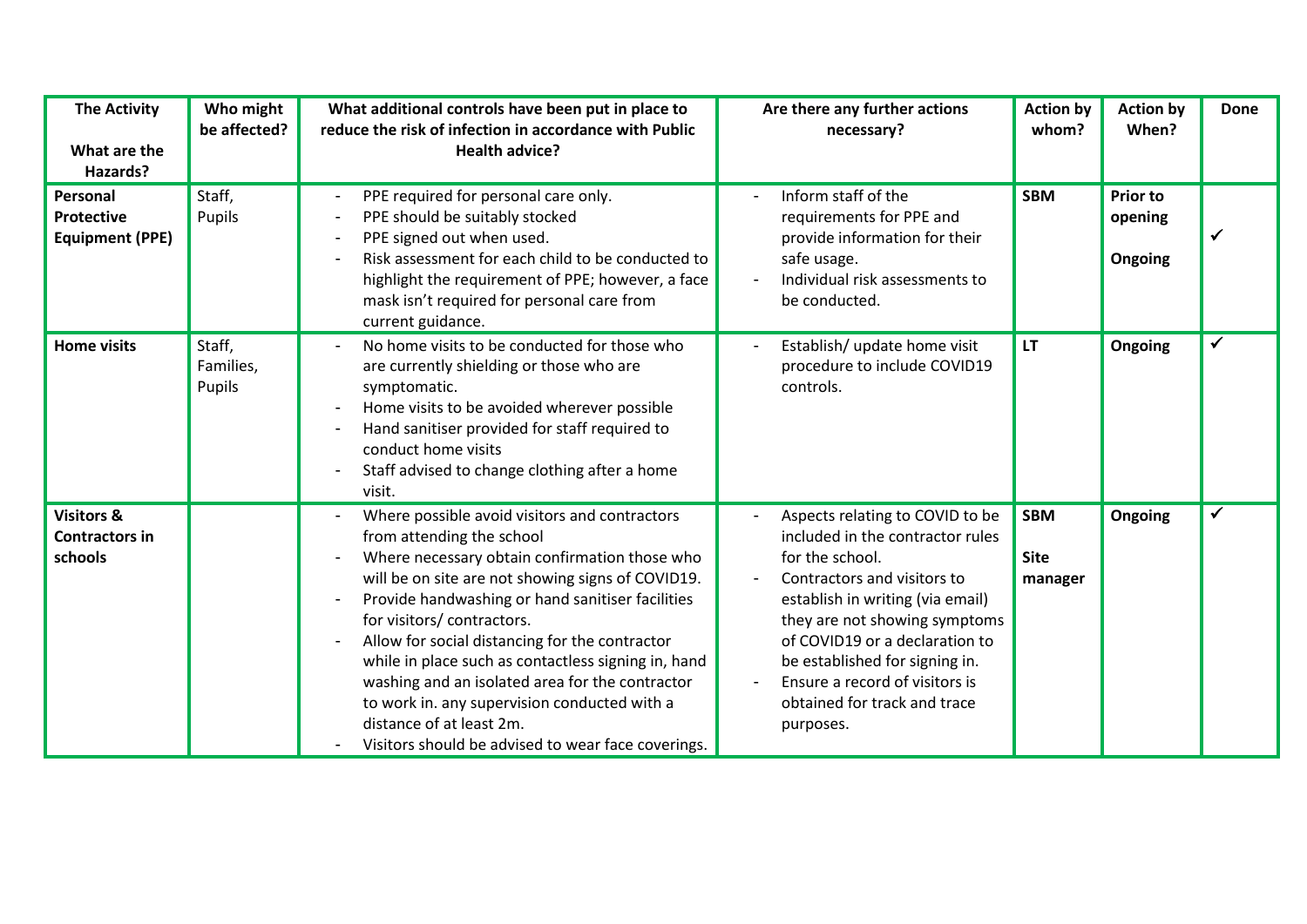| <b>The Activity</b><br>What are the<br>Hazards?            | Who might<br>be affected?             | What additional controls have been put in place to<br>reduce the risk of infection in accordance with Public<br><b>Health advice?</b>                                                                                                                                                                                                                                                          | Are there any further actions<br>necessary?                                                                                                                  | <b>Action by</b><br>whom? | <b>Action by</b><br>When?             | <b>Done</b>  |
|------------------------------------------------------------|---------------------------------------|------------------------------------------------------------------------------------------------------------------------------------------------------------------------------------------------------------------------------------------------------------------------------------------------------------------------------------------------------------------------------------------------|--------------------------------------------------------------------------------------------------------------------------------------------------------------|---------------------------|---------------------------------------|--------------|
| <b>Physical</b><br>restraints/<br>comforting, first<br>aid | Staff, pupils                         | All staff to have read appropriate guidance.<br>Ensure wash facilities are available after a close<br>contact event.<br>No child or member of staff should be in school if<br>they are symptomatic.                                                                                                                                                                                            |                                                                                                                                                              | All staff                 | <b>Prior to</b><br>opening<br>Ongoing | ✓            |
| Waste                                                      | Staff,<br>pupils                      | Waste to be regularly removed from within the<br>building and in the outdoor bins.                                                                                                                                                                                                                                                                                                             | If someone is symptomatic and<br>while isolating until collection<br>any tissues or waste to be<br>bagged up and stored for 72<br>hours prior to collection. | Site team                 | Ongoing                               | ✓            |
| <b>Lateral Flow</b><br>testing                             | Staff, pupils                         | Those employees who have agreed to be a part<br>of the lateral flow testing to be regularly tested<br>at home.<br>Waste from these tests can be disposed of in<br>general waste bin<br>Staff who test positive from such test will need to<br>self-isolate but do not need to arrange a<br>confirmatory PCR.<br>Those who are symptomatic must not attend<br>school, should be self-isolating. | Test results should be<br>submitted to the headteacher,<br>collated and reported to LA                                                                       | All staff                 | <b>Prior to</b><br>opening<br>Ongoing | ✔            |
| <b>Face Coverings</b>                                      | Staff, pupils,<br>visitors            | Face coverings should be worn when moving<br>around the school by adults in situations where<br>social distancing between adults is not possible<br>Visitors should be advised to wear face coverings                                                                                                                                                                                          | Staff may bring a spare face<br>covering to replace if the<br>covering becomes damp during<br>the day.                                                       | All staff                 | Ongoing                               |              |
| <b>Educational Visits</b>                                  | Pupils, staff,<br>visitors,<br>public | Guidance at the time of this risk assessment<br>advices against all Educational Visits at this time.                                                                                                                                                                                                                                                                                           | Continue to review such<br>guidance.                                                                                                                         | All staff                 | Ongoing                               | $\checkmark$ |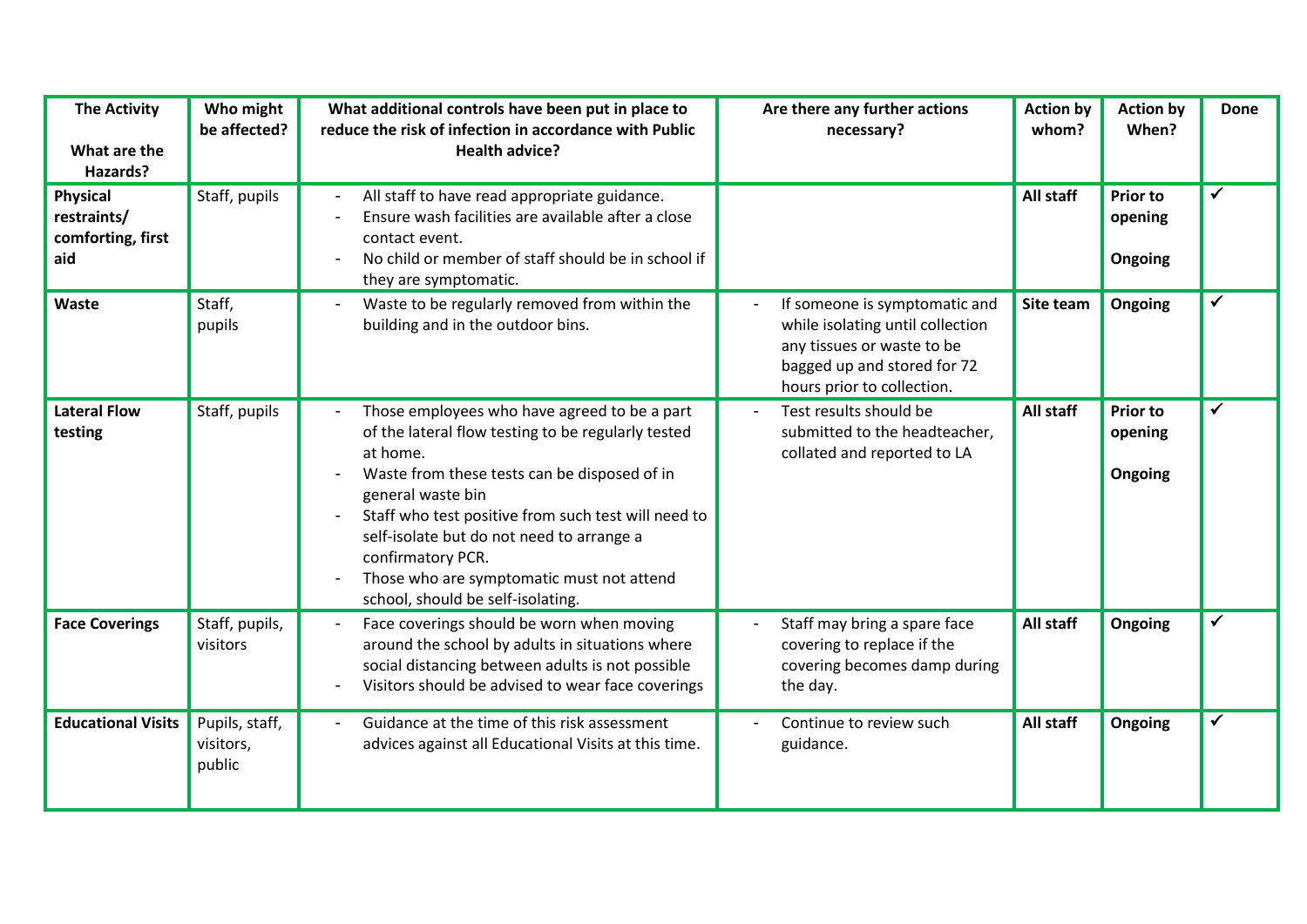| <b>The Activity</b><br>What are the<br>Hazards? | Who might<br>be affected? | What additional controls have been put in place to<br>reduce the risk of infection in accordance with Public<br>Health advice?                                                                                                                                         | Are there any further actions<br>necessary?                                                                                                           | <b>Action by</b><br>whom? | <b>Action by</b><br>When? | Done |
|-------------------------------------------------|---------------------------|------------------------------------------------------------------------------------------------------------------------------------------------------------------------------------------------------------------------------------------------------------------------|-------------------------------------------------------------------------------------------------------------------------------------------------------|---------------------------|---------------------------|------|
| <b>After School</b><br><b>Activities</b>        | Staff, Pupils             | Pupils should remain in their own<br>bubbles/classrooms when indoors<br>Parents/carers must wait outside for their child<br>to be brought to them after the club has finished<br>Resources used must be cleaned after use<br>Hand washing facilities must be available | Parents/carers to be made<br>aware of pick up point and time<br>After school leader to clean all<br>resources after use<br>Regular washing/sanitising | After<br>school<br>leader | Ongoing                   |      |

## **REVIEW & UPDATES AUDIT TRAIL**

| <b>DATE</b> | <b>UPDATE</b>                  | <b>ACTIONS</b>                                           | <b>COMPLETED</b> |
|-------------|--------------------------------|----------------------------------------------------------|------------------|
| 08.06.20    | Full review                    | Written ready for school reopening                       | $\checkmark$     |
| 26.06.20    | General review                 | Minor amendments                                         | $\checkmark$     |
| 01.09.20    | Review for full reopening      | Minor amendments                                         | $\checkmark$     |
| 06.01.21    | Termly review                  | Minor amendments                                         | $\checkmark$     |
| 03.03.21    | Review for full reopening      | Amendments following updated LA<br>& Government guidance | $\checkmark$     |
| 27.04.21    | <b>After School Activities</b> | <b>New Activity</b>                                      | $\checkmark$     |
|             |                                |                                                          |                  |
|             |                                |                                                          |                  |

## **Further Guidance**

[Schools Coronavirus \(COVID-19\) Operational Guidance](https://assets.publishing.service.gov.uk/government/uploads/system/uploads/attachment_data/file/964351/Schools_coronavirus_operational_guidance.pdf)